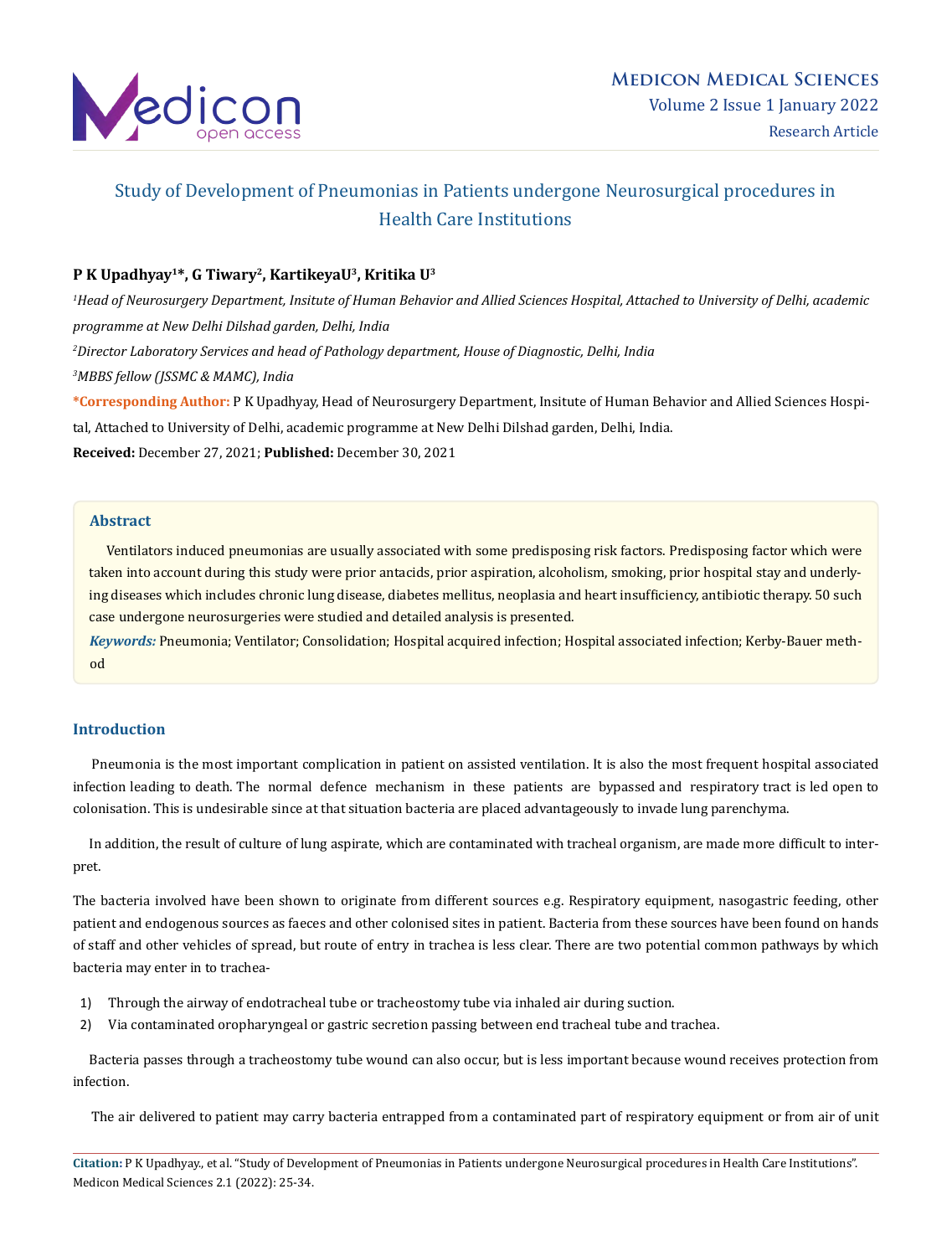itself. However much emphasis is placed on preventing bacterial contamination of respiratory equipment and ventilators are generally decontaminated after use by efficient processes. Humidifiers are generally filled with sterile water and are stored dry between patients. Respiratory tubing's are changed frequently.

 Less work has been done on bacterial contamination of air of i.c.u., but common experience and available evidence tend to indicate that it is of little importance. In any case, in cross infection episode, the pattern of spread of tracheal isolates between patients is typical of contact spread. Contamination of inspired air from retrograde movements of tracheal secretion into respiratory line could occur after tracheal colonisation.

## **Material and method**

 Fifty patients in the neuro-surgery i c u of our hospital receiving mechanical intubation were studied. Patients were randomly selected.

 Patients with short term (<48 hrs.),and long term ventilation therapy (>48 hrs) were included .Each patient was ventilated via an endotracheal or tracheostomy tube connected to one of the following mechanical ventilators.

#### *Data collection*

 Daily patient temperatures, laboratory results, underlying disease and drug therapy was recorded prospectively on standardized forms.

The diagnosis of ventilation associated pneumonia required four of the following five criteria developing not less than 48 hours after the start of mechanical ventilation: -

- 1) A new and persistent infiltrate in a chest x-ray.
- 2) Purulent tracheal secretion
- 3) A significant pathogen isolated from cultures of tracheal aspirate
- 4) Body temperature above 38
- 5) Peripheral leukocyte count of more than 10,000/cumm

#### *Physical signs of pneumonia*

 Following of these criteria, cough, fiver, sputum, breathlessness, with fall in saturation may be present in combination. Positive chest x-ray must always be present.

 Coma was defined as score of 8 by the Glassgowcoma score. Most of the patients were between 5 and 7 of G.C.S. The acute physiological score quantities abnormalities in the patients vital signs , mental status, and organ function on the basis of the most abnormal values and physical signs with 24 hours of admission to i.c.u.

 Medication such as antibiotics,steroids, antacids, vasopressors and pancuronium bromide (pavlon) and bronchodialators were recorded. Each medication was considered a potential risk factor for pneumonia if given when patient was receiving mechanical ventilation and prior to pneumonia. Personal history of the patient regarding alcoholism, smoking were recorded which also included in predisposing factors.

 Other predisposing factors are also recorded which included prior aspiration, prior hospital stay, chronic lung disease, diabetes, neoplasm and heart insuffiency.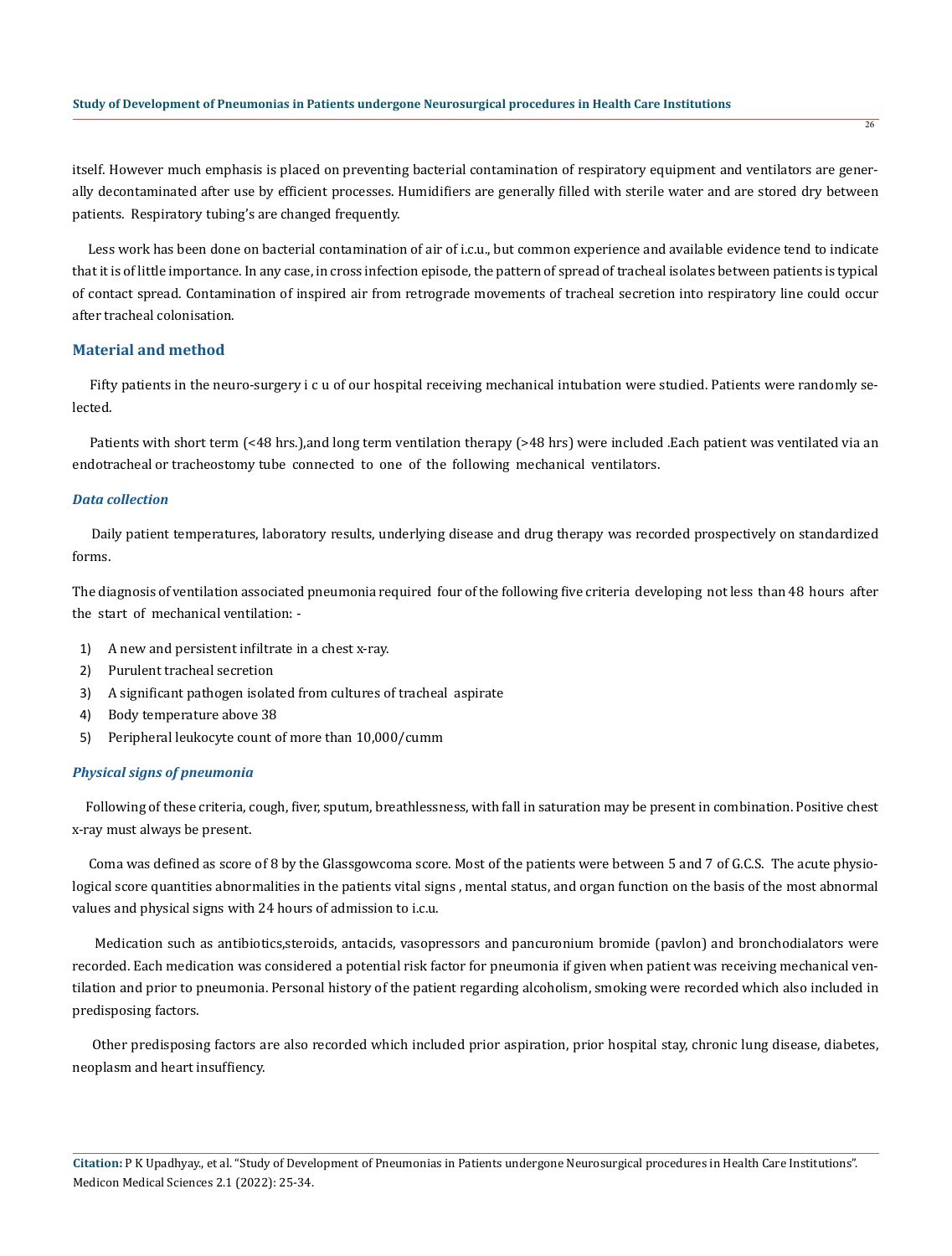#### *Microbiological sampling*

- 1) Reservoir samples were collected after 24hrs of ventilation and promptly cultured for bacteria and fungi. All plates were incubated at 37°c for 48 hrs.
- 2) trachea-bronchial secretions culture of tracheal secretions were collected by suction directly from the lower respiratory tract via the tracheostmyor endotracheal tube organisms were identified according to routine microbiological methods. No cultures were made for anaerobic bacteria, legionella, mycoplasma, or viruses.
- 3) Other cultures: nasal and throat swab were collected to identify organism being carried at these sites.
- 4) Blood and urine culture were also done in the entire patient to exclude any previous infection in the patients

 Antibiotic sensitivity of different organism was done by the Kerby- Bauer method. Sensitivity test were done for the following antibiotics – ampiciillin, cephaazolin, chloramphenicol, carbenicillin, kanamycin, cotrimoxazole, tetracycline, cloxaacillin, erythromycin, lincomycin, cefotoxime, ceftazidine, streptomycine, colistin, gentamycin, polymixin–b. Strains with similar antibiotic sensitivity pattern up to a difference of two were considerd to be the same.

### *Procedure for decontamination of ventilator apparatus*

- 1) Ventilator tubing changed every 48 hrs and decontaminated by ethylene oxide gas.
- 2) Reservoir fluid was changed daily
- 3) A new suction catheter used for every suction procedure.

 Patients included in the study were suffering from different neurosurgical problems which included the broad subgroups as supratentorial mass lesion, vascular pathology, mainly aneurysm, and AVM , posterior fossa masses include both midline and c.p. angle brain stem masses , hydrocephalus – congenital and post meningitic, head injuries, and high cervical cord compression. Studied patient belongs to different age groups.

Age variations: Youngest patient was 4 years old and oldest was 78 years old. Most of the patients were between 3<sup>rd</sup> and 5<sup>th</sup> decades.

Demographic characteristic in the 50 studied patients are shown in table 1, 2 and 3.

| Age in years | <b>No. of patient</b>              |
|--------------|------------------------------------|
| $1 - 10$     | 7(14%)                             |
| $11 - 20$    | 4                                  |
| 21-30        | 7                                  |
| $31 - 40$    | 12(24%)                            |
| 41-50        | 7                                  |
| Above 50     | 13(26%)                            |
| Total        | 50                                 |
|              | $T0$ bla 1. Ago of the position to |

*Table 1:* Age of the patients.

| <b>Sex</b> | <b>No. of patients</b> |  |
|------------|------------------------|--|
| Male       | 38(76%)                |  |
| Female     | 12(24%)                |  |
| Total      | 50                     |  |
|            |                        |  |

**Citation:** P K Upadhyay., et al. "Study of Development of Pneumonias in Patients undergone Neurosurgical procedures in Health Care Institutions". Medicon Medical Sciences 2.1 (2022): 25-34.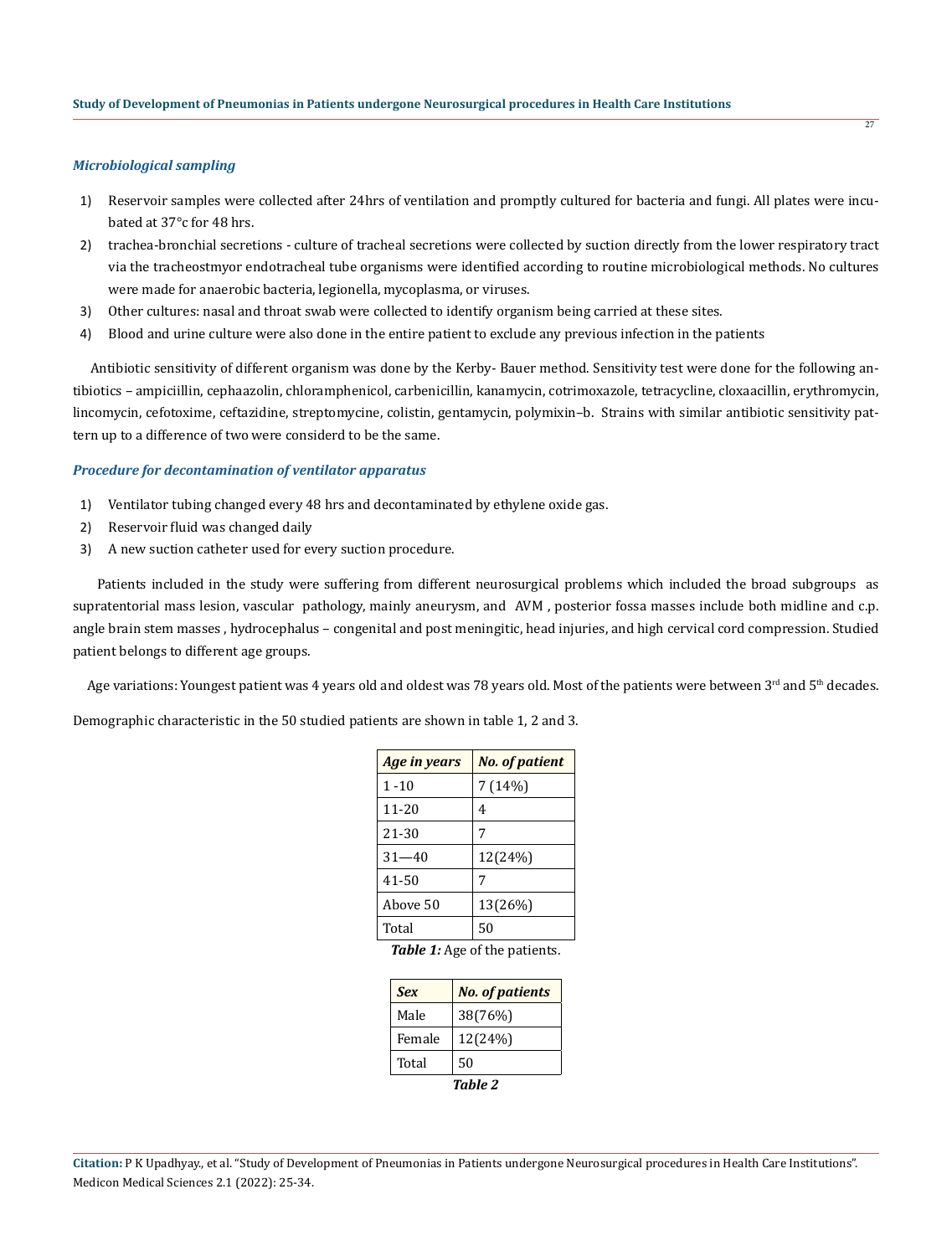| Supratentorial mass lesion     | 19(38%) |
|--------------------------------|---------|
| Infra tentorial mass lesion    | 10(20%) |
| Hydrocephalus                  | 6       |
| Vascular lesion                | 8       |
| High cervical cord compression | 3       |
| Head injury                    | 4       |
| Total                          | 50      |

*Table 3:* Clinical diagnosis at admission.

Characteristic of the 50 patients on admission to the i.c.u. are shown in table-4. All these patients were between 5 and 7 of g.c.s.

 Most of the patients studied were already present in the hospital for more than two days. Out of which 22 patients (44%) had history of prior aspiration, 26 patients (52%) of prior antacids, 4 (8%) patient had history of alcoholism and 20(40%) patient has history of smoking. Hospital stay was 1 day in 4 (8%) patient, 2-7 days in 8 (16%) patients, more than 7 days in 38 (76%) patient, 23 (46%) had underlying disease in form of chronic lung disease, neoplasia or heart disease. Thirty seven patients were already on antibiotics.

 Out of the 50 patient included in study, 23 develops pneumonia. The probable predisposing factors to the development of pneumonia in this patient are given in table-5.

| <b>Characteristics</b>                                                                  | <b>No. of patients</b> |  |
|-----------------------------------------------------------------------------------------|------------------------|--|
| Prior aspiration                                                                        | 22 (44%)               |  |
| Prior antacids                                                                          | 26 (52%)               |  |
| Alcoholism                                                                              | 4(8%)                  |  |
| History of smoking                                                                      | 20 (40%)               |  |
| <b>Prior hospital stay</b>                                                              |                        |  |
| 1 day                                                                                   | 4(8%)                  |  |
| $2-7$ days                                                                              | 8(16%)                 |  |
| More than 7 days                                                                        | 38 (76%)               |  |
| Antibiotics                                                                             | 37 (74%)               |  |
| Glasgow coma scale (between 5-7)                                                        | 50 (100%)              |  |
| Underlying disease (chronic lung diseases), diabetes, neoplasia,<br>heart insufficiency | 23 (46%)               |  |

*Table 4:* Characteristics of 50 patients on Mechanical, ventilation.

 Five independent variables were significantly associated with ventilator as associated pneumonia. Histories of prior aspiration were found in 22 (44%) patients out of whom 15 patients (68.1%) associated with pneumonia. Histories of alcoholism were present in 4 patients (8%) of which 2 patents (50%) associated with pneumonia. Other significant factors were prior hospital stay between 2-7 days administration of antibiotics and more than 48 hours duration on ventilator.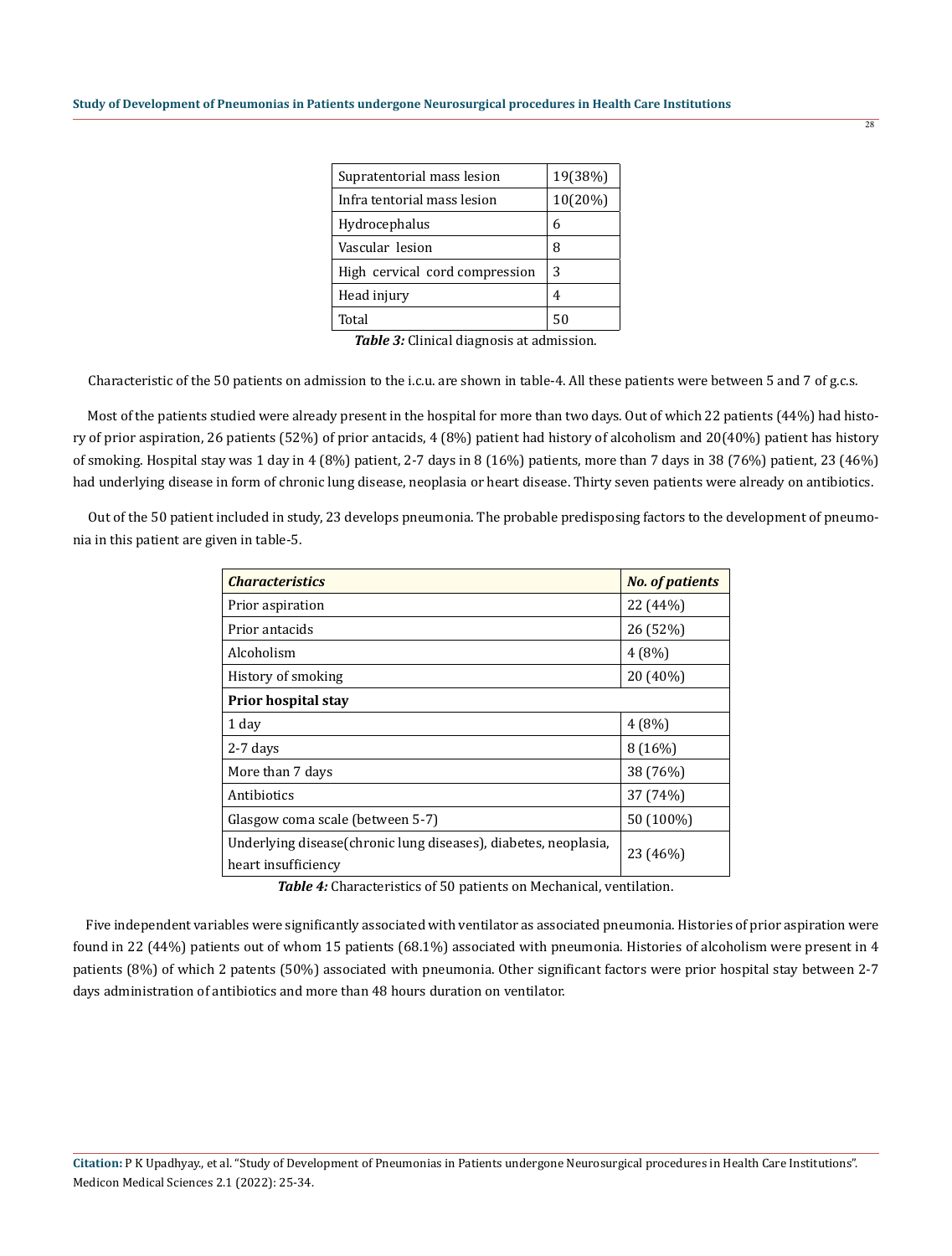| <b>Predisposing factors</b> | <b>No. of patients</b> | <b>Pneumonia</b> |  |
|-----------------------------|------------------------|------------------|--|
| Prior aspiration            | 22 (44%)               | 15 (68.1%)       |  |
| Prior antacid               | 26 (52%)               | 11 (42.3%)       |  |
| Alcoholism                  | 4(8%)                  | $2(50\%)$        |  |
| Smoking                     | 20 (40%)               | 9(45%)           |  |
| Prior hospital stay         |                        |                  |  |
| 1 day                       | 4(8%)                  | 1 (25%)          |  |
| 2-7 days                    | 8(16%)                 | 5 (62.5%)        |  |
| More than 7 days            | 38 (76%)               | 17 (44.7%)       |  |
| Antibiotics                 | 37 (74%)               | 23 (66%)         |  |
| Underlying diseases         | 23 (46%)               | 8 (30.4)%        |  |
| Duration of ventilation     |                        |                  |  |
| Less than 48 hours          | 6                      | 1 (28%)          |  |
| More than 48 hours          | 44                     | 22 (50%)         |  |
| Total                       | 50                     | 23 (46%)         |  |

#### *Table 5*

#### *Bacteriological study*

 The organisms isolated from various sites in the 50 study patients are shown in table 6. The gram negative bacilli were the most frequent group of organisms isolated from the different sites. Klebsiella pneumonia was most common, next was pseudomonas aeruginosa followed by escherichia coli.

| <b>Organisms</b> | <b>Tracheal</b> | <b>Reservoir</b> | Urine* | Nosc/throat** | <b>Total</b> |
|------------------|-----------------|------------------|--------|---------------|--------------|
| P. Aeruginosa    |                 | n                |        |               | 20           |
| K. Pneumoniae    | 26              |                  |        |               | 38           |
| E. Coli          |                 |                  |        |               | 12           |
| Staph aureus     |                 |                  |        |               |              |
| Proteus sp.      |                 |                  |        |               |              |

*Table 6:* Organism isolated from various site in 50 patients on mechanical ventilation.

\* Similar organisms in urine and tracheal aspirate were found in 10 patients. In 9 patients organisms were different.

\* Similar organisms in nose/throat, and tracheal aspirate were found in 2 patients. In 5 patients organisms were different.

The various organisms isolated from the tracheal aspirate of the 23 cases, which developed pneumonia is given in table 7.

 Gram negative bacteria were the predominant organisms being isolated from 82% of tracheal aspirates of patients who developed ventilator associated pneumonia. In many of the aspirates more than one organism were isolated. The most common organism isolated were klebsiella species (60.1%), pseudomonas aeruginosa (39.1%), proteus species (8.9%).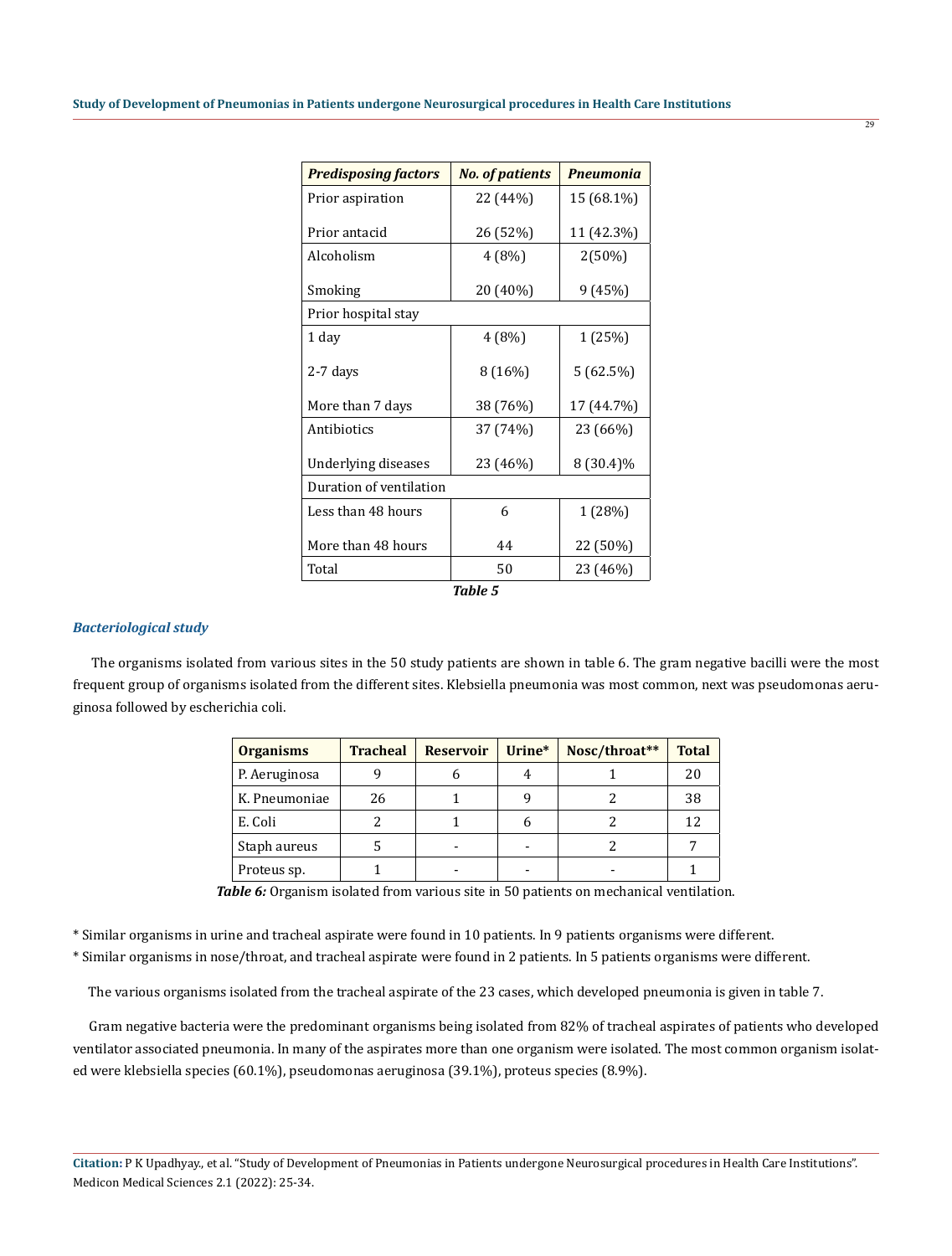#### *Table 7*

Pneumonia developed in the majority of cases (80%) after 7 days of ventilator therapy.

| <b>Organisms</b>      | <b>No. of patients</b> |
|-----------------------|------------------------|
| P. Aeruginosa         |                        |
| Klebsiellapneumonia   |                        |
| E. Coli               |                        |
| Aerobic spore bearers |                        |
| Acinetobactor sp.     |                        |
| Total                 | 10 (20%)               |

*Table 8:* Reservoir fluid colonized with bacteria.

 Six of these 10 patients acquired ventilator associated pneumonia. In 6 patients, the bacteria isolated from the reservoir sample (one klebsiellapneumoniae, 5 pseudomonas aeruginosa) were found to be the same organisms as cultured from trachea secretions. All the six patient in whom the reservoir fluid and tracheotomy or intubation aspirate culture where same, developed pneumonia; whereas 3 of the remaining 4 patients where there was no correlation between reservoir fluid and tracheotomy or aspirate bacteriology developed pneumonia. In these patients tracheal secretions were probably the source of reservoir colonization while in the four patients where the bacteria isolated from the reservoir samples (one E. coli, one pseudomonas sp., one aerobic spore bearing organism and one acinetobactor sp.) did not correspond with those recovered from tracheal aspirates, tracheal secretions were probably not the source of contamination of reservoir (table 9).

 Most of the pateints, whose prior hospital stay were between 2-7 days or more than 7 days showed organisms in the tracheostomy/ intubation aspirate or nasal/throat swab or urine. Mechanical ventilator induced pneumonia by nosocimial organisms were more common in patients with prolonged hospital stay.

 Duration of mechanical ventilation is also improtatn. Patients, who were electrively ventilated for less than 48 hours, did not show any eviedence of infection baring a few patients. Mostly infection and mechanical ventilators induced pneumonia seen in patients who were ventilated for more than 48 hours.

| <b>Organisms grown in</b><br><b>Reservoir fluid</b> | <b>Organisms grown</b><br>In tracheostomy<br>Or endotracheal<br><b>Aspirate</b> | <b>No. of patients</b> | <b>Pneumonia</b> |
|-----------------------------------------------------|---------------------------------------------------------------------------------|------------------------|------------------|
| P. Aeruginosa                                       | Pseudomonas<br>Aeruginosa                                                       | 5                      | 5                |
| Klebsiellapneumoniae                                | Klebsiellapneumoniae                                                            | 1                      | 1                |
| E. Coli                                             | Klebsiellapneumoniae                                                            | 1                      |                  |
| Aerobic spore<br>Bearing bacilli                    | Klebsiellapneumoniae                                                            | 1                      | 1                |
| Pseudomonas sp.                                     | Proteus<br>Mirabilis                                                            | 1                      |                  |
| Acinetobactor sp.                                   | Klebsiellapneumoniae                                                            | 1                      | 1                |
|                                                     | Total                                                                           | 10                     | 9                |

*Table 9:* Bacteriology of tracheal aspirate and reservoir Fluid in 9 cases of pneumonia in whom The ventilator humidifier was contaminated.

**Citation:** P K Upadhyay., et al. "Study of Development of Pneumonias in Patients undergone Neurosurgical procedures in Health Care Institutions". Medicon Medical Sciences 2.1 (2022): 25-34.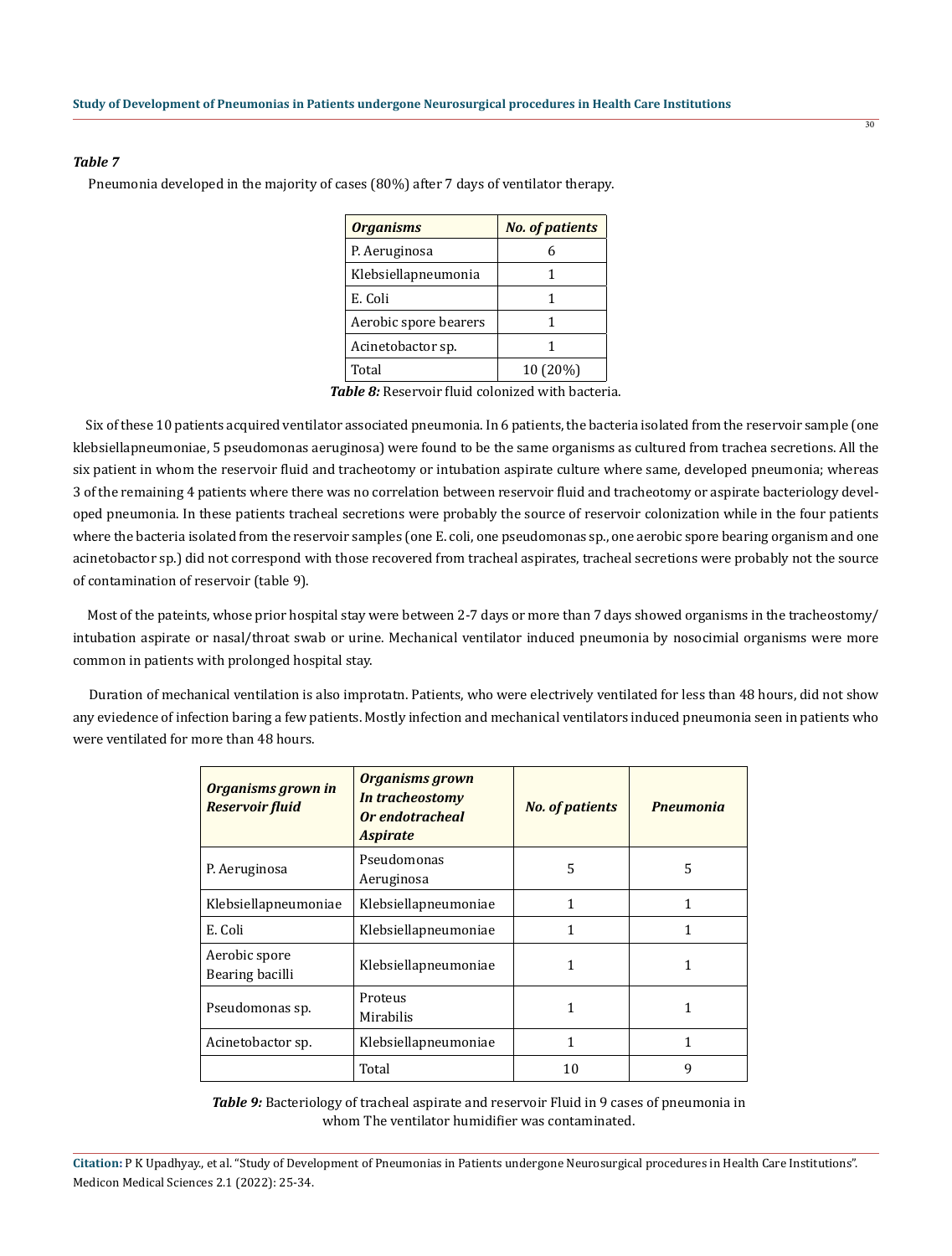|                                           | <b>Ventilator</b><br><b>Associated</b><br><b>Pneumonia</b> | <b>No ventilation</b><br><b>Associated</b><br><b>Pneumonia</b> | <b>Total</b> |
|-------------------------------------------|------------------------------------------------------------|----------------------------------------------------------------|--------------|
| Total no. of patients with<br>ventilators | 23                                                         | 27                                                             | 50           |
| Tracheal aspirate                         | 23                                                         | 19                                                             | 42           |
| Reservoir fluid                           | 9                                                          |                                                                | 10           |
| Urine                                     | 13                                                         | 6                                                              | 19           |
| Blood                                     |                                                            |                                                                |              |

*Table 10:* Correlation between ventilators associated pneumonia and culture positive tracheal aspirate, reservoir Fluid, blood and urine culture.

## **Discussion**

 Previous investigators have identified several risk factors for the development nosocomial pneumonia (Hooter TM et al 1981) [1]. Although most patients who develop hospital acquired pneumonia do not have artificial airways, patients who receive mechanical ventilator via an orotracheal or nastrachea tube have a substantially increased risk of lower respiratory tract infection (Cross AS, Roupe B, 1981) [2]. Both ortracheal and nasotracheal tubes bypass natural defences, permit leakage of bacteria and secretions around the cuff into the trachea and reduce bacterial clearance from the trachea. The precise diagnosis of pneumonia in patients receiving mechanical ventilation is often difficult. Most of the patients have serious disease, increased oropharyngeal, colonization by hospital flora and numerous reactive elevated body temperature or leucocytosis (Johnson WG et al 1972 Artheratonat et al 1978, Rose HDet al 1975 , Charles s. Bryan et al 1984 ) [3, 1, 5, 6]. Purulent sputum may occur because of intubation or leakage of oropharyngeal secretions around the artificial airway. Furthermore, chest roentgenogram changes consistent with pneumonia may be caused by pulmonary oedema, pulmonary infraction, atelactasis are used as established criteria for the diagnosis of pneumonia, the clinical assessment of at least two independent investigators was considered necessary before diagnosing pneumonia, although we can include the possibility that pneumonias are incorrectly diagnosed, it is unlikely any true cases of pneumonia would have been missed by our criteria. The overall incidence of ventilator induced pneumonia in our study was 46%. Other studies have found pneumonia rates ranging from 21% to 66% (Cross and soup 1981, Craven et al 1986, F. Daschner et al 1987) [2, 7, 8].

 Ventilators induced pneumonias are usually associated with some predisposing risk factors. Predisposing factor which were taken into account during this study were prior antacids, prior aspiration, alcoholism, smoking, prior hospital stay and underlying diseases which includes chronic lung disease, diabetes mellitus, neoplasia and heart insufficiency, antibiotic therapy, duration by Craven DE et al (1986), F. Daschner et al (1987) [7, 8]. Out of all the factors, mechanical ventilator associated pneumonia was more common in patients having prior aspiration (68.1%), alcoholism (50%), smoking (45%) craven et al (1986) [7] considered the raised intracranial pressure, cimetidine and antacids, fall-winter season as a significant variables for ventilator associated pneumonia. Their results may reflect severely ill patient at high risk for pneumonia rather than a direct causal relationship with pneumonia. When intracranial pressure increases, chest physiotherapy and frequent suctioning of pulmonary secretions are often avoided, special precautions are taken in neurosurgical patients, prevent repositioning of patient after surgery for CVjunction or high cervical cord.

 Gastrointestinal bleeding in critically ill patients can be reduced by the use of antacids and cimetidine (Hasting pr et al 1978) [9]. Decreased gastric acidity increased gastric and tracheal colonization particularly when a gastric tube is in place (DUMoulin GC et al 1982, Atherton ST et al 1978 [10, 1], Hasting pr et al 1978) [9]. In our study, 42.3% patients given antacids or ranitidine developed pneumonia, which is reported to be 37% by craven et al 1986. Ranitidine causes overgrowth of bacteria in the stomach (DUMoulin et

**Citation:** P K Upadhyay., et al. "Study of Development of Pneumonias in Patients undergone Neurosurgical procedures in Health Care Institutions". Medicon Medical Sciences 2.1 (2022): 25-34.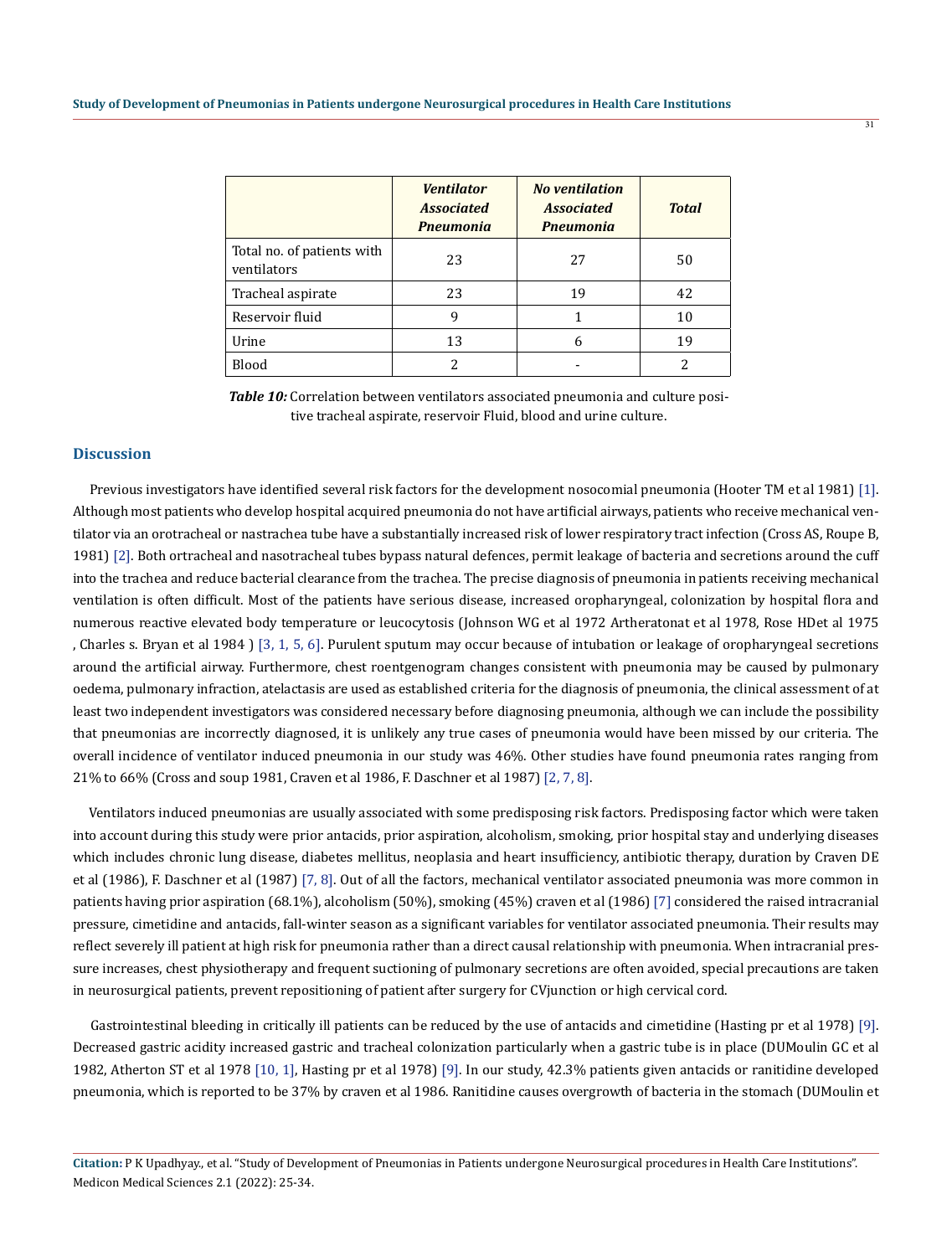al 1972, Atherton ST et al 1978) [10, 1], with tracheal colonization or may allow the host inflammatory and immune response decrease in the lung (Beer DJ et al 1984 [11].

 This study does not support the previous data suggesting that mechanical ventilators circuits should be changed every 48 hour rather than every 24 hour as recommended by the centres for disease control 3, craven et al 1986 [7]. It was emphasized that ventilators without mainstream reservoir nebulizer impose no greater risk to a patient that imposed by breathing room air. Most mechanical ventilators have air that is moistened by cascade humidifier rather than by a reservoir nebulizer. The significant increase rate of pneumonia in patients having 24 hour ventilator circuit changes may have resulted from increased from increased manipulation of the patient, endotracheal tube or ventilator tube as suggested by Craven et al (1986) [7], but this was not seen in this study. They suggested the cause to bea probable contamination of the patients' airway by contaminated tubing condensate (Craven et al 1984) [12] or increased leakage of bacteria around the endotracheal tube into the trachea. Similarly the increased maniputlaion of other devices such as intravenous or bladder catheters may also increase nosocomial infection (Burke JP et al, 1981) [13]. In the present study, similar organisms were seen in the urine and tracheal aspirate in ten patients. This could have been due to transmission through nurses hands while manipulation urinary catheter following or preceding the suction procedures. Gram negative bacilli were frequently isolated from the sputum of patients with pneumonia as also seen by LAForce et al (1981) [14], Dashner et al 1988) [8], Craven et al (1986) [7], and Bryan et al (1984) [6]. Increased colonization of the pharynx with gram negative bacilli may be due to the severity of the patient's underlying disease or the use of drugs such as ranitidine. In the present study, the use of antibiotics was as associated with higher incidence of pneumonia. Antibiotics not only alter colonization in the oropharynx and gastrointestinal tract but also may have deleterious effects on the host immune response to infection (HanserWE et al 1982) [15].

 However, the relationship between antibiotic use and nosocomial pneumonia is difficult to assess because of the wide spectrum of agents used alone or in combinaiton in the patient's population.

 Use or respiratory filters (Lumley et al 1976, Hold croft et al 1973) [16, 17] in the inspiratory and expeiratory lines on the patient's side of the ventilator are used to prevent colonization of the ventilatory circuit by bacteria. Contamination of the lines between the patients and the filters was prevented by autoclaving the respiratory tubing every 24 hours and by filling humidifier reservoir with 0.02% chlorhexidine. A sterile technique used for tracheal suction, but rate of recovery of pseudomonas from tracheal aspirates was similar to that found before these measures were undertaken (Holdcraft et al 1973; Lumby et al 1976) [17, 16]. Suction of the tracheabronchialtree may lead to contamination of the trachea into the trachea during insertion of catheter.

 In the present study, ventilatory circuit was decontaminated every 24 hour and reservoir fluid changed daily. However in 10 case contamination of reservoir fluid occurred. The contamination organism in 6 cases was the same as that isolated from tracheal secretions. Tracheal secretions were probably the source of reservoir contamination in these cases. Contamination could have taken place via contaminated tubing condensate or during manipulation.

 Organisms are known to enter the mouth by various means, particularly in foods and fluids and during mouth washing (Johnson et al 1969 [3]. Mouth washing is always regarded as a sterile procedure and has been carried out with tap waters and cleaning pots contaminated with bacteria. Swallowed mouth secretions and nasogastric feed will introduce hospital acquired organisms into the stomach, where of antacids and H blockers are used, they will multiply. Consequently gastric regurgitation is another source of bacteria which may enter the respiratory passages by final common pathway of leakage around the endotracheal tube.

 The recovery of organisms in the pharyngeal and tracheal secretions could also be explained by their deposition from contaminated hands in the mouth during oral hygiene and in the endotracheal tube during trachealsuction.

The danger of this route of spread can be reduced in various ways:

1. By preventing the entry of organisms into the mouth and stomach by providing sterile feeds and regular oral disinfection.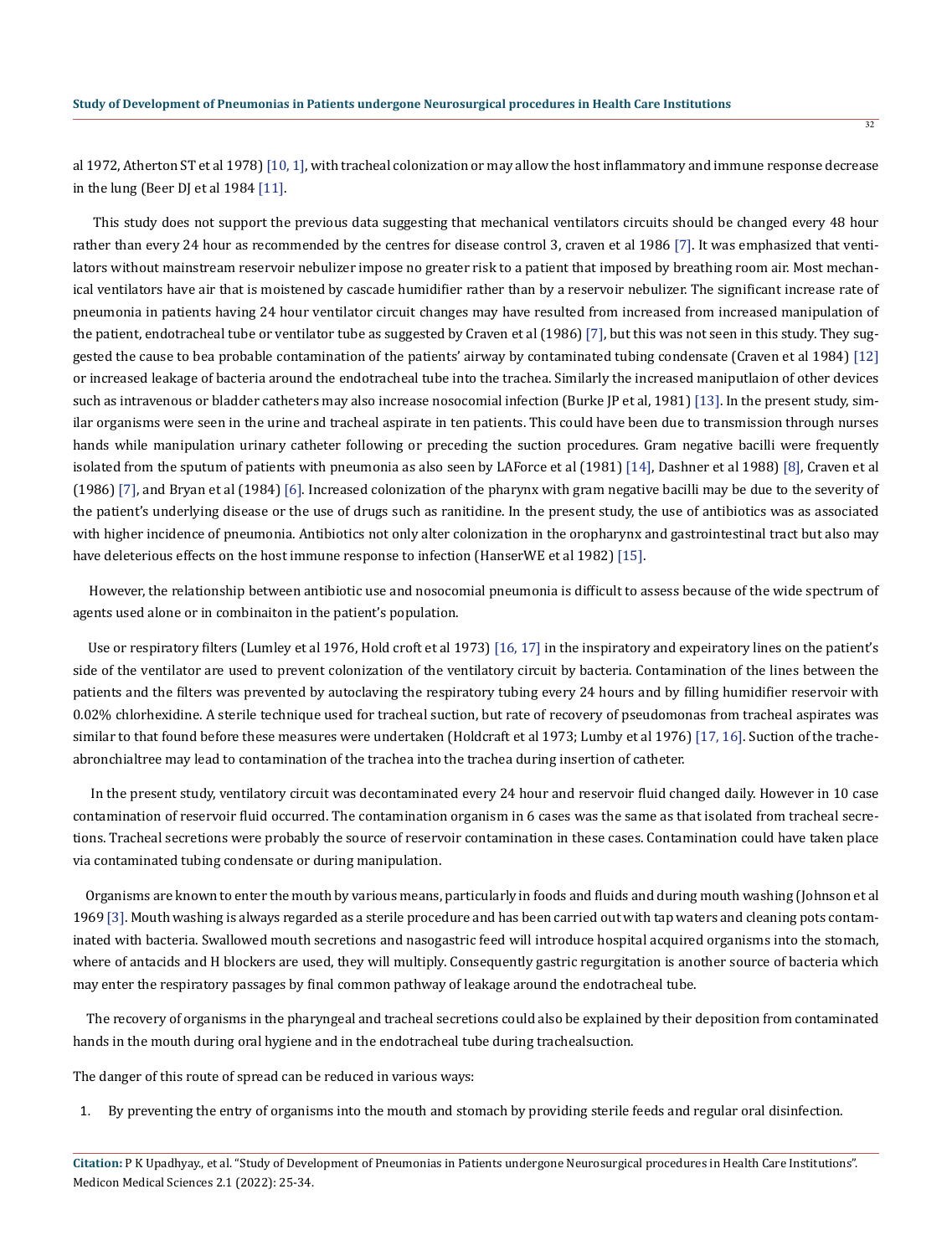- 2. By avoiding the accumulation of secretions above the endotracheal tube cuff by nursing the patient in a head down position and keep the nasopharynx below trachea.
- 3. By removing such secretions via a small suction tube attached along the convex border of an endotracheal tube with its tip at the proximal end of the cuff.

## **Conclusions**

 Ventilators induced pneumonias are usually associated with some predisposing risk factors. Predisposing factor which were taken into account during this study were prior antacids, prior aspiration, alcoholism, smoking, prior hospital stay and underlying diseases which includes chronic lung disease, diabetes mellitus, neoplasia and heart insufficiency, antibiotic therapy Out of all the factors, mechanical ventilator associated pneumonia was more common in patients having prior aspiration (68.1%), alcoholism (50%), smoking (45%) craven et al (1986) considered the raised intracranial pressure, cimetidine and antacids, fall-winter season as a significant variables for ventilator associated pneumonia.

 Swallowed mouth secretions and nasogastric feed will introduce hospital acquired organisms into the stomach .In Patients given antacids or histamine-2 blocker developed pneumonia more. Ventilators without mainstream reservoir nebulizer impose no greater risk to a patient for pneumonia. Our study does not support the previous data suggesting that mechanical ventilators circuits should be changed every 48 hour rather than every 24 hour as recommended by the centres for disease control. The danger of this route of spread can be reduced in various ways:

- 4. By preventing the entry of organisms into the mouth and stomach by providing sterile feeds and regular oral disinfection.
- 5. By avoiding the accumulation of secretions above the endotracheal tube cuff by nursing the patient in a head down position and keep the nasopharynx below trachea.
- 6. By removing such secretions via a small suction tube attached along the convex border of an endotracheal tube with its tip at the proximal end of the cuff.

### **References**

- 1. [Hooton TM., et al. "The joint association of multiple risk factors with the occurrence of nosocomial infections". Am j med 70.4](https://pubmed.ncbi.nlm.nih.gov/7211932/) [\(1981\): 960-70.](https://pubmed.ncbi.nlm.nih.gov/7211932/)
- 2. [Cross AS and Roup B. "Role of respiratroy assistance devices in endemic nosocomial pneumonia". Am j med 70.3 \(1981\): 681-](https://pubmed.ncbi.nlm.nih.gov/6938128/) [685.](https://pubmed.ncbi.nlm.nih.gov/6938128/)
- 3. [Johnshon WG., et al. "Changing pharyangeal bacterial flora of hospitalized patients. Emergence of gram negative bacilli". New](https://pubmed.ncbi.nlm.nih.gov/4899868/) [Engl. J med 281.21 \(1969\): 1137-1140.](https://pubmed.ncbi.nlm.nih.gov/4899868/)
- 4. [Atherton ST and white DJ. "Stomach as a source of bacteria colonising respiratory tract during artificial ventilation". Lancet 2](https://pubmed.ncbi.nlm.nih.gov/81991/) [\(1978\): 968-9.](https://pubmed.ncbi.nlm.nih.gov/81991/)
- 5. Rose HD and Babcock JB. "Colonisation of icu patients with gram negative bacilli". Amjepidermoid 101 (1975): 495-501.
- 6. Bryan CHS and Reynolds KL. "Bacteremicnasocomial pneumonia". Am rev resp. Ds 129 (1984): 668-671.
- 7. [Craven DE., et al. "Risk factors for pneumonia and fatility in patients receivng continuous mechanical ventilation". Am rev resp](https://pubmed.ncbi.nlm.nih.gov/3706887/) [dis 133.5 \(1986\): 792-796.](https://pubmed.ncbi.nlm.nih.gov/3706887/)
- 8. [Dashner F., et al. "Influence of disposable and reusable humidifying system on the incidence of ventilator pneumonia". Journal of](https://pubmed.ncbi.nlm.nih.gov/2896685/) [hospital infections 11.2 \(1988\): 161-168.](https://pubmed.ncbi.nlm.nih.gov/2896685/)
- 9. [Hastings PR., et al. "Antacid titration in the prevention of acute gastrointestinal bleeding: a controlled, randomized trial in 100](https://pubmed.ncbi.nlm.nih.gov/25384/) [critically ill patients". N. Enld. J med. 298.19 \(1978\): 1041-5](https://pubmed.ncbi.nlm.nih.gov/25384/)
- 10. [DU moulin GC., et al. "Aspiration of gastric bacteria in antacid treated patients-a frequent cause of paostoperative colonization](https://pubmed.ncbi.nlm.nih.gov/6120273/) [of airway". Lancet 1.8266 \(1982\): 242-5](https://pubmed.ncbi.nlm.nih.gov/6120273/)